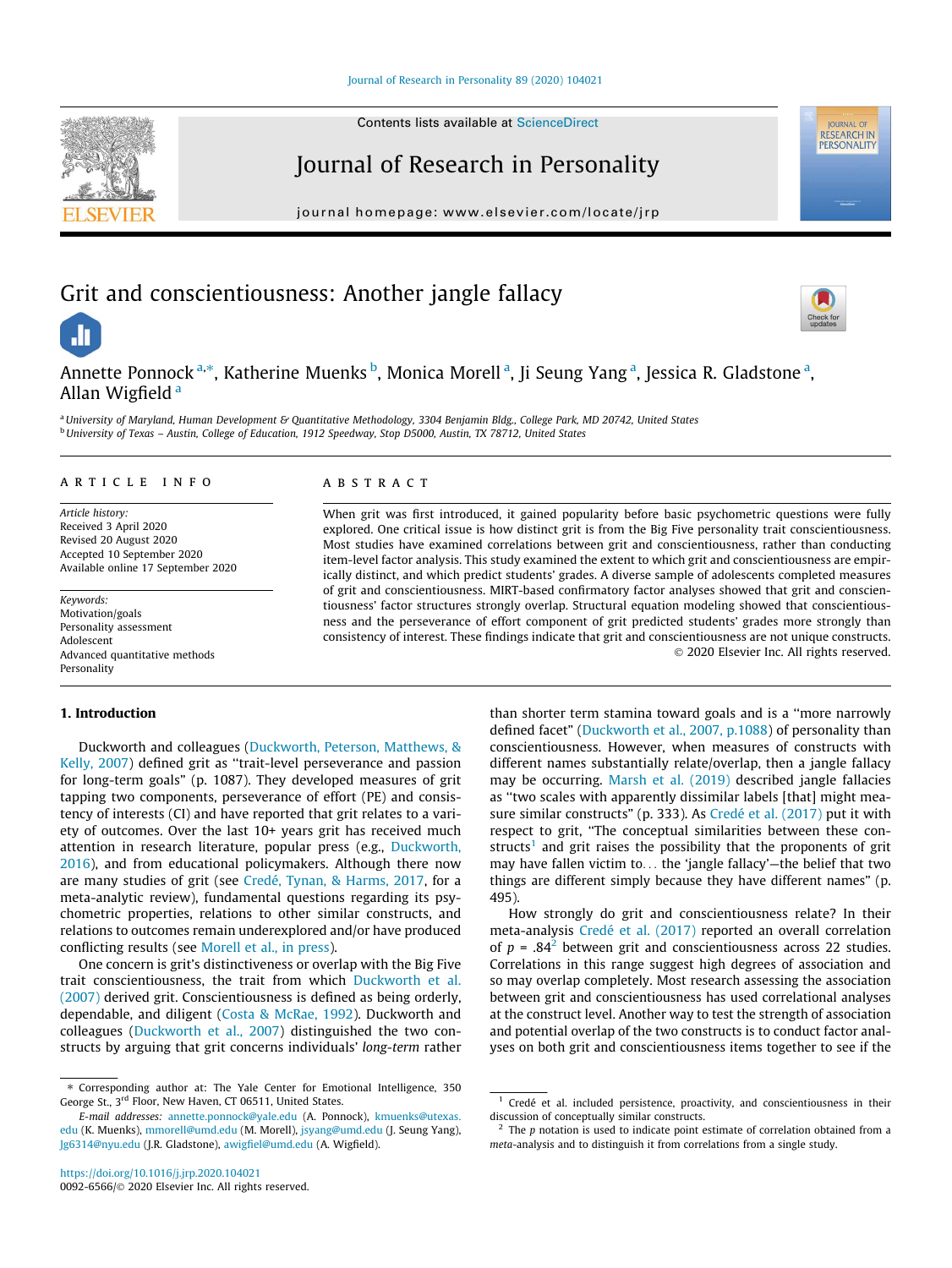items themselves appear to be indistinguishable to survey participants.

To our knowledge Schmidt et al. (2018) are the only researchers to have factor analyzed items measuring grit with items measuring conscientiousness. They had adolescents and young adults complete a German version of Duckworth and Quinn's (2009) grit scale, and the German version of Costa and McRae's (1992) NEO-PI-R, which measures sub-facets of conscientiousness. Correlations among the facets of conscientiousness and grit ranged from 0.44 to 0.92. They also found that when grit, PE, and CI facets were included in the confirmatory factor analyses, all facets of grit (especially PE) overlapped substantially with the superordinate factor of conscientiousness. Schmidt et al. (2018) concluded that ''the results suggest that the perseverance facet of grit cannot be separated from the common factors underlying the NEO PI-R conscientiousness scales" (p. 713). This degree of overlap suggests that the perseverance of effort aspect of grit represents a jangle fallacy.

We advance the correlational work examining the relationship between grit and conscientiousness at the construct level and Schmidt et al.'s (2018) important factor analytic study of overlap/ association at the item level in four ways. First, we used multidimensional item response analysis and structural equation models to examine the empirical overlap between grit and conscientiousness. These analyses are broadly housed within the latent variable modeling framework that allows researchers to resolve the problem of attenuated correlations between measurement-errorcontaminated variables, among other things (see Morell et al., in press; Rhemtulla, Brosseau-Liard, & Savalei, 2012, for discussion of the advantages of this approach). Second, we test the relative predictive validity of grit and conscientiousness by examining how grit and conscientiousness predicted participants' end of semester grades in math and science classes in high school. Math and science classes become increasingly difficult and therefore students need to be more effortful to succeed in them. Thus, both grit and conscientiousness should relate to this (relatively) long term outcome; to date few studies have examined this prediction. Further, extant work on the relations of grit to achievement often has used the grit total score, even though, as noted above, the PE component of grit relates more strongly to achievement outcomes (Credé et al., 2017). We assessed how the proposed grit subcomponents related to outcomes.

Third, we utilized a large and ethnically diverse U.S. adolescent sample, thus assessing the generalizability of Schmidt et al.'s (2018) findings. Fourth, we examined the factor structure of grit and conscientiousness using a different measure: John et al.'s (1991) conscientiousness scale from their Big Five Inventory (BFI). This frequently used scale in research on personality shows strong convergent validity with Costa and McRae's (1992) NEO-PI-R and is much shorter (nine items versus 64), thus making it ideal for survey research when data collection time is limited and/or respondents are completing a variety of measures (see John & Srivastava, 1999; Soto & John, 2017, for review of work with the BFI and the development of even shorter versions of it).

We examined two main research questions: (1) What is the bestfitting factor structure for grit and conscientiousness? (2) To what extent do the two proposed facets of grit (PE and CI) and conscientiousness predict students' math and science grades? As noted above, we chose math and science grades as the outcome because students tend to view these subjects as difficult. Therefore, we would expect that students' grit and conscientiousness might be particularly strong predictors of their performance in these domains.

We hypothesized that grit and conscientiousness would overlap; that is, items measuring each will load on the same factors, and based on Schmidt et al. (2018), PE items will overlap more with conscientiousness than will CI items. Further, based on work by Muenks, Wigfield, Yang, and O'Neal (2017) and Credé et al.

(2017), we hypothesized that PE, CI, and conscientiousness would predict students' grades, but that PE would relate more strongly to students' grades than would CI.

#### 2. Methods

# *2.1. Participants and procedures*

Participants were 1,246 9th and 10th grade students (45.7% female) attending seven urban public and independent high schools in the northeastern United States.<sup>3</sup> The mean age of the sample was 14.86 years. The ethnic breakdown was 49% White, 35.7% Black, 6.9% Asian/Asian American, 6.7% Hispanic/Latinx, 0.8% Native American, 0.2% Pacific Islander, and 1.7% another identity (e.g., biracial). We recruited as many participants as possible in order to increase statistical power; no student data was excluded from the analysis. Students took an online or paper survey during school time that contained the measures described below.

## 2.2. Measures<sup>4</sup>

## *2.2.1. Grit-S*

Participants completed the Grit-S developed by Duckworth and Quinn (2009). We chose to use this measure because it has been used most widely in studies of grit. The Grit-S scale contains four items to measure CI and four to measure PE. Participants responded to each item using a 5-point Likert scale (1 = Not at all like me to 5 = Very much like me).

# *2.2.2. Conscientiousness*

Participants completed the 9-item measure of conscientiousness from the Big Five Inventory (BFI) developed by John et al. (1991), which students answered on a 5-point Likert scale  $(1 -$  Strongly disagree to  $5 -$  Strongly agree).

#### *2.2.3. Math and science grades*

We obtained semester grades in math and science for each participant from school records. Math and science grades were on a 100-point scale ranging from 50 to 100.

Tables S1 and S2 in the Supplemental Materials present the grit and conscientiousness items and reliabilities and bivariate correlations among the latent variables. PE and CI are moderately and significantly correlated (*r* = 0.47), PE and conscientiousness correlated very highly (*r* = 0.87), and CI and conscientiousness are moderately correlated (*r* = 0.53). As predicted PE and Conscientiousness correlated more strongly than did CI and Conscientiousness.

# *2.3. Analysis plan*

To answer Research Question 1, we tested four hypothesized models of grit and conscientiousness, using flexMIRT, a computer software package developed for multidimensional item factor analysis with more efficient estimation algorithms (Cai, 2017). The models (see Fig. 1) were: 1) a simple structure model where CI, PE, and conscientiousness items make up separate but correlated factors (Model 1), 2) a bi-factor model (Reise & Revicki, 2014) of grit where CI and PE items make up an overall grit factor that is correlated with a unidimensional conscientiousness factor (Model 2), 3) a bi-factor model of CI and conscientiousness that is correlated with a unidimensional PE factor (Model 3), and 4) a

<sup>&</sup>lt;sup>3</sup> Students were recruited through their schools via their math, science, or advisory classes. We obtained passive consent from parents and active assent from students. Each student was eligible to receive a \$5 online gift card as a stipend for participating.

<sup>&</sup>lt;sup>4</sup> These measures were collected as part of a larger study that included measures of motivation, engagement, and identity.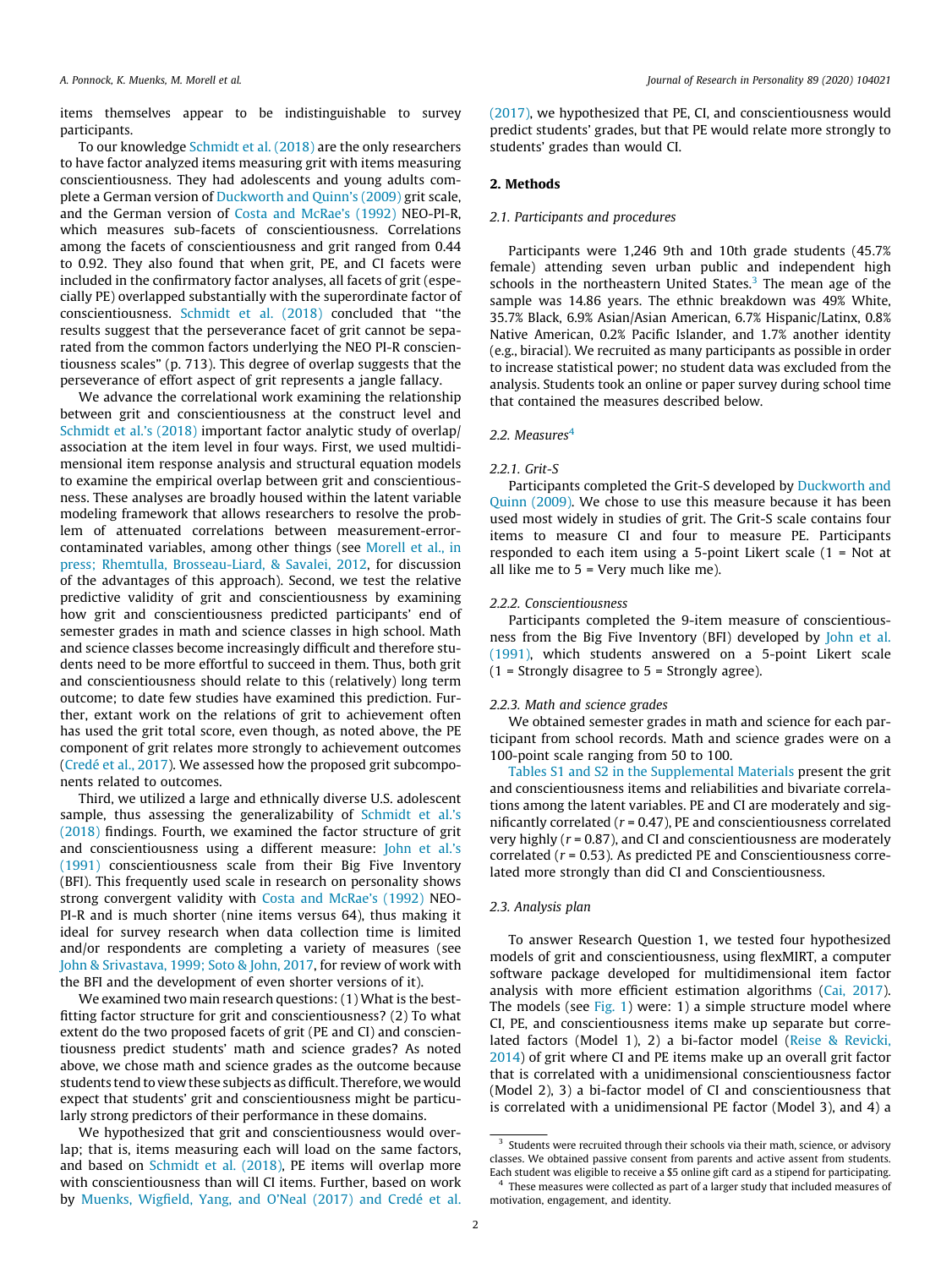Tested structural models of grit and related constructs.



*Note*.  $CI = Consistency of Interest, PE = Perseverage of Effort$ 

Fig. 1. Tested structural models of grit and related constructs.

bi-factor model of PE and conscientiousness that is correlated with a unidimensional CI factor (Model 4).<sup>5</sup> To determine the best fitting

model we used  $M_2$  root mean square error of approximation (RMSEA; Joe & Maydeu-Olivares, 2010), Akaike Information Criterion (AIC), and Bayesian Information Criterion (BIC) fit indices. Models with good fit will have an RMSEA < 0.05 and the lowest AIC, and BIC as compared to other models.

<sup>&</sup>lt;sup>5</sup> In a bifactor model, items for two constructs (e.g., CI and PE) make up an overall factor (e.g., grit), with the two subfactors (e.g., CI and PE) capturing the residual dependency among the items.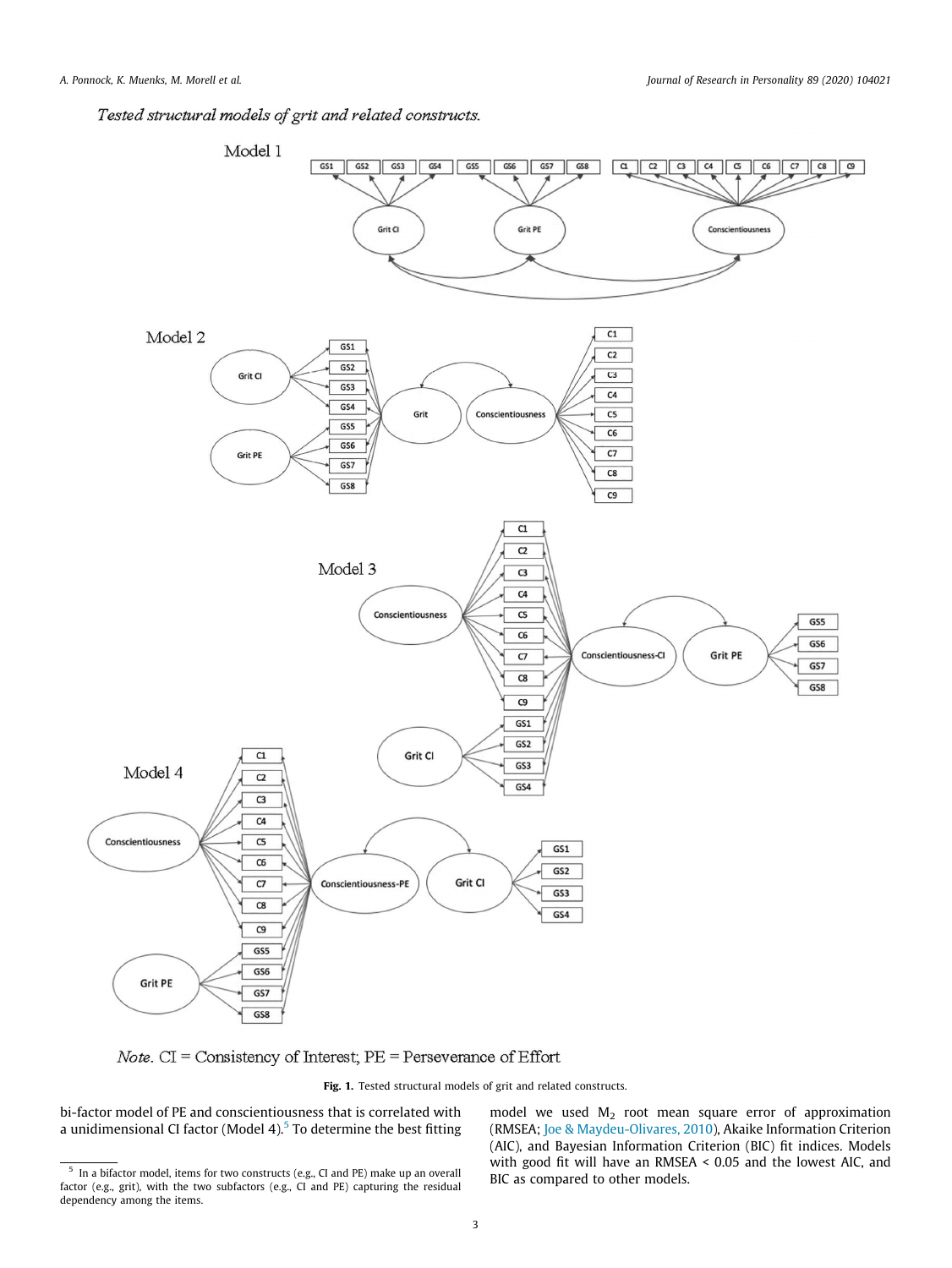Table 1

|                                                                    | Model 1                                                                          | Model 2                                                               | Model 3                                                                               | Model 4                                                                              |
|--------------------------------------------------------------------|----------------------------------------------------------------------------------|-----------------------------------------------------------------------|---------------------------------------------------------------------------------------|--------------------------------------------------------------------------------------|
| $-2LL$<br><b>AIC</b><br><b>BIC</b><br><b>RMSEA</b><br>Correlations | 51268.19<br>51444.19<br>51895.14<br>0.03<br>$r_{PE & CI}$ = 0.47 (0.04)          | NC<br><b>NC</b><br><b>NC</b><br><b>NC</b><br>$\overline{\phantom{0}}$ | 50495.01<br>50693.01<br>51200.33<br>0.02<br>$r_{\text{consci-Cl}}$ & PE = 0.86 (0.02) | 50500.87<br>50698.87<br>51206.20<br>0.02<br>$r_{\text{consci-PE } < 1} = 0.53(0.03)$ |
|                                                                    | $r_{\text{consci 8 PE}} = 0.87 (0.02)$<br>$r_{\text{consci 8 CI}} = 0.53 (0.03)$ |                                                                       |                                                                                       |                                                                                      |

| .                                                                                                                              |  |  |
|--------------------------------------------------------------------------------------------------------------------------------|--|--|
| Model fit indices and correlations among latent variable from confirmatory item factor analysis of grit and conscientiousness. |  |  |

*Note.*  $-2LL = -2$  \* loglikelihood; AIC = Akaike information criterion; BIC = Bayesian information criterion; RMSEA = root mean square error of approximation based on M<sub>2</sub>. NC = not converged; PE = Perseverance of effort; CI = Consistency of interest.

Consci = Conscientiousness. The best-fitting model indices are bold face.

Finding that Models 1 or 2 fit best would provide evidence that grit and conscientiousness are empirically distinct. Model 1 fitting best also would indicate that the PE and CI components do not make up an overall grit construct, whereas Model 2 fitting best would indicate that two grit components do make up an overall grit construct, as Duckworth et al. (2007) proposed. Support for either Models 3 or 4 will provide evidence for strong empirical overlap of grit and conscientiousness, albeit of different types. Model 3 fitting best suggests that conscientiousness has stronger overlap with CI, whereas Model 4 fitting best suggests that it overlaps more with PE.

For Research Question 2, we ran separate structural equation models for each construct (conscientiousness, PE, and CI) to examine which construct(s) predicted students' math and science grades.<sup>6</sup> We did this for two reasons, one theoretical and one methodological. First, even if grit and conscientiousness overlapped in the factor analyses, they are theoretically distinct and thus we wanted to assess their associations to student outcomes separately in our diverse sample because no one has examined these relations in a sample like ours. Second, given the high correlations between grit and conscientiousness found in other studies (see Credé et al., 2017), we were concerned about multicollinearity, especially between PE and Conscientiousness. Including highly overlapping predictors in the same regression model can result in unreliable standard errors and incorrect statistical inferences when the variance inflation factor (VIF) exceeds 4. VIFs at this level indicate bivariate correlations of 0.85 which we observed in both Models 1 and 3 and so had good reason to be concerned about multicollinearity. We therefore entered each latent variable in the predictive model by itself without controlling for the others. We did however statistically control for gender and ethnicity in all of the predictive models.

# 3. Results $7$

*3.1. Research Question 1: What is the best-fitting factor structure for grit and conscientiousness?*

Model fit indices are presented in Table 1. The current standard indicating excellent model fit for categorical data is RMSEAs < 0.0125, when using measures with five category responses (Maydeu-Olivares & Joe, 2014). Models 3 and 4 fit the data closest to the excellence criteria and were quite similar to one another, indicating that there is substantial overlap between conscientiousness and CI (Model 3) and conscientiousness and PE (Model 4). All factor loadings were significant. Thus, comparing across the fit indices, Model 3 had marginally better fit than Model

All data and materials will be shared in the journal's online data repository

4. Model 2 did not converge, suggesting that the two grit factors (CI and PE) do not make up an overall grit construct. Therefore, to test Research Question 2, we examined CI and PE as individual predictors and did not include overall grit in the predictive analyses.

# 4. Research question 2: To what extent do conscientiousness, PE, and CI predict students' math and science grades?

We next examined how each construct (conscientiousness, CI, and PE) predicted students' math and science grades when entered as single predictors. Conscientiousness, CI, and PE were all significant predictors of both math and science grades at  $\alpha$  = 0.05 level. The size of the standardized betas suggests that conscientiousness  $(6 - 0.22$  and 0.25 for math and science, respectively) and PE  $(\beta = 0.25$  and 0.29 for math and science, respectively) were the strongest predictors of students' grades, whereas CI ( $\beta$  = 0.16 and 0.15 for math and science, respectively) was a weaker predictor. Please see Table 3S for standard errors and confidence intervals.

# 5. Discussion

There are two key findings of this study. First, it is the first study conducted in the U.S. that documents the empirical overlap or association of grit and conscientiousness at the item level, thus confirming and extending the work Schmidt et al. (2018) did in Germany with a different conscientiousness measure. This finding also extends previous correlational work on the relations correlation, between grit and conscientiousness at the construct level (see Credé et al., 2017). Based on these results we conclude that grit *as measured by the Grit-S* is merely a relabeling of the conscientiousness construct that is already established in the literature, and thus a classic jangle fallacy as defined by Marsh et al. (2019).

Second, results of the predictive analyses showed that when examining how PE, CI, and conscientiousness each predict adolescents' STEM achievement, conscientiousness and PE are the strongest predictors. These findings are similar to those of other studies (e.g., Muenks et al., 2017) and buttress Credé et al.'s (2017) conclusion that PE is the main driving force behind the predictive power of grit. One implication of this finding is that researchers using total grit scores in predictive analyses of academic achievement outcomes likely underestimate the strength of those relations due to CI's relatively weak predictive power. Further, given the strong correlation of PE and conscientiousness and their theoretical and empirical overlap, we do not think it is meaningful for researchers to ''pit" the two constructs against each other in order to determine which of the two has stronger predictive power.

## *5.1. Limitations*

This study was conducted on high school students from the northeastern United States. Due to these demographics, the find-

<sup>&</sup>lt;sup>6</sup> In all of these analyses we treated each item as a categorical rather than continuous variable. Our tests of the distributions of response to the items indicated they were not normally distributed, indicating it is more appropriate to treat the responses as categorical (Rhemtulla et al., 2012).